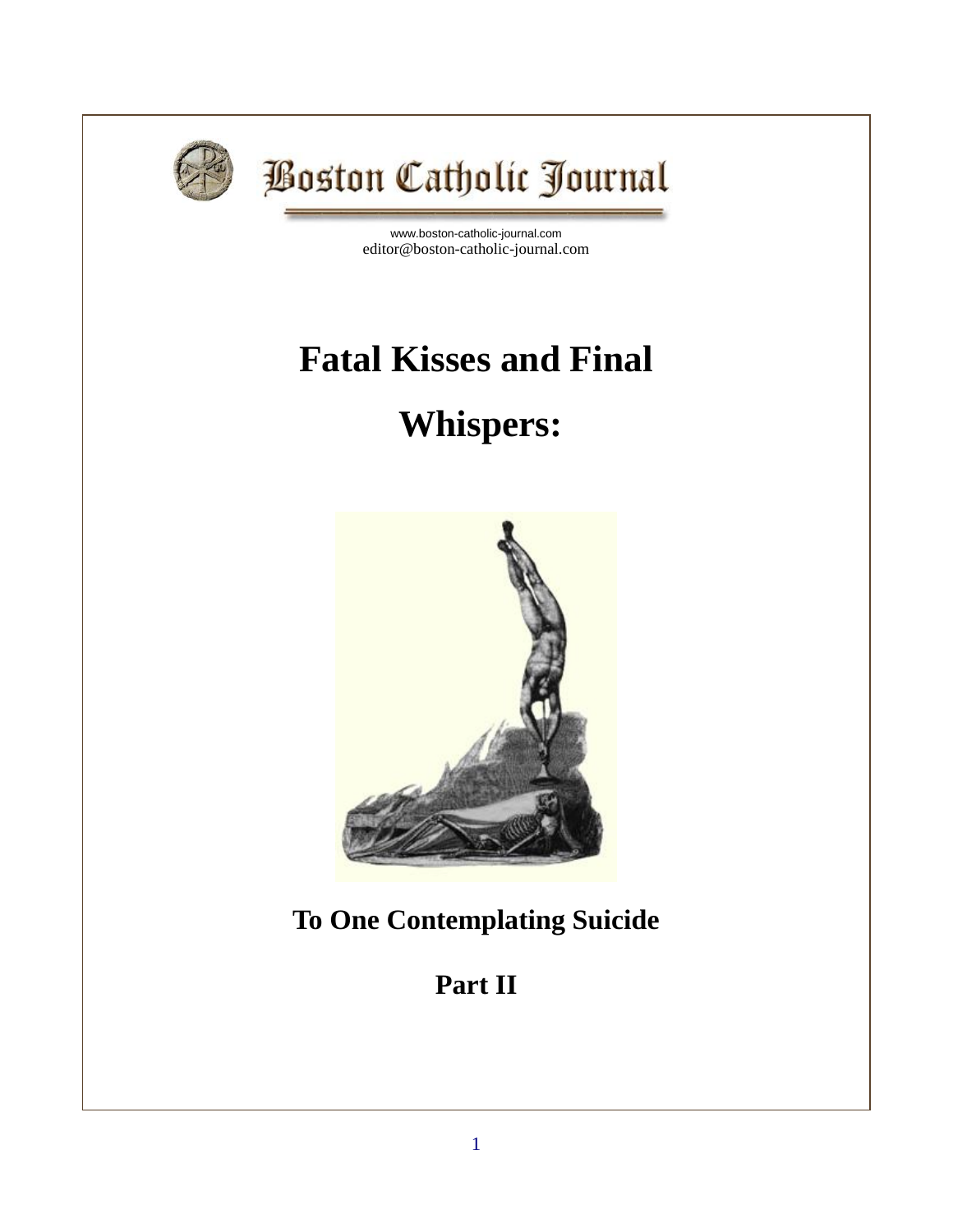**Many** of us at some point in life have seriously contemplated or even attempted suicide.

Most often this occurs when love has failed. Our love — and being loved — invests us with a sense of worth, value, beauty — in many ways it revealed to us the necessity, the immense value of our being, at least to the beloved who, in their love for us, gave us tangible meaning. We are *told* that we are loved. We are *told* that we are needed — even necessary to them, at least in the way of their happiness. This confers a tremendous sense of value upon us. Whatever the world may think of us, however little it may esteem us ... we have value and beauty in the eyes of the beloved! We need nothing more. Our life becomes, in a sense, complete because it becomes meaningful and valuable.

Love is life. Is not God Himself Love? Is He Himself not Life? Take away love and you take away life. It is a simple, if sometimes brutal equation.

One *can* be alive but experience nothing of life; in which case we live posthumously: life itself, seemingly, had been interred when love had been buried, but in a paradox we cannot grasp, we yet live on — exsanguinated, a pallid and perfunctory semblance of something that once was and is no more. We lose our authenticity, our sense of being real because the most vital part of that reality — being loved — has been taken from us ... buried and forgotten by all ... but us.

We stand endlessly at the grave mourning the life we lost ... and it was our own.

We are both mourner and the mourned. The living and the dead. What was and is no more.

Is it any wonder that the world spins about us senselessly, without meaning, purpose, the possibility of fulfillment (of what?", we ask).

The same love that gave us life is the love that now slays us. Bringing us life, in leaving it left us with death.

We begin to understand the tremendous responsibility inherent in loving; that love, because it is life, will also and equally be the harbinger of death. Instinctively we recognize the fatality, the mortality, involved in loving ... even as it brings life and meaning, purpose and value.

What it can invest us with, we realize, it can also deprive us of. We are vulnerable before it. In embracing it we as surely embrace death *because* we have embraced life. Despite our best efforts we remain deeply aware of final things and the inevitable, ineluctable, end of all things, whether we will it or not.

It is beyond us; once we have embraced it we have embraced the potential of our extinction through it.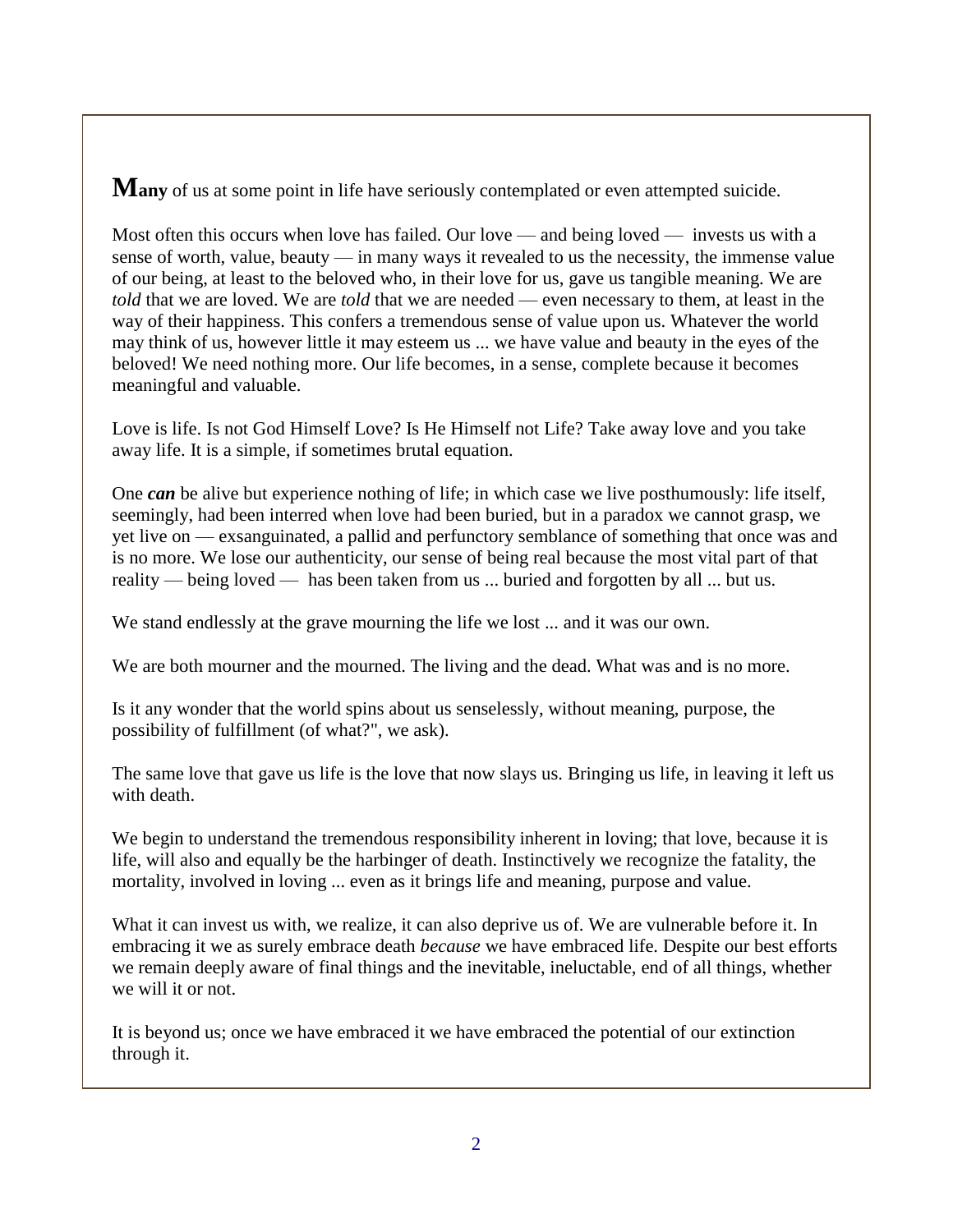How simple it would be to say that we suffer because we have loved neither wisely nor well.

What lover loves wisely? Can we mete out love that is susceptible of measure, such that it suffices to have been measured well?

Who measures love is not worthy of it.

#### **The Call to Acceptance**

Clearly, then no one allows love to go uncontended. We strive, beg, plead to keep it, for it is keeping life itself. Unwilling to accept the death of love, three responses are open to us:

- We can live in the past. It is partly true, for it had been; but it is far more true that it is no more.
- We can expunge the past by joining our life to the love that is no more, and thus bury both, the mourner and the mourned, make the living like unto the dead, for what is dead no longer knows our pain.
- We can turn to God ... and make of our suffering something good, even holy.

Not prepared to moved beyond ourselves and our confinement to a past that would keep us as lifeless as the dead love we grieve, we cease to *be*, choosing *to have been*, instead; *to have been*  loved, happy, valued, wanted, needed. It is a consolation as shallow as the grave into which our love had been thrown.

Unable to destroy *our* love, we propose to destroy ourselves.

The two are inseparable ... *or are they?* 

### **The Metamorphosis**

A metamorphosis begins. We had been one with the beloved, but the beloved is one with us no more. We are still invested in them, even as they have divested themselves of us. Soon our loss of love acquires a greater scourge still: it begins to *share* in the contempt of the beloved for us. We see ourselves as unlovable, for they had deemed us so — and we had become so much at one with them in our love, as to even now share in their own contempt for us. Ever seeing the world through the eyes of the beloved, we behold ourselves as we imagine them to behold us.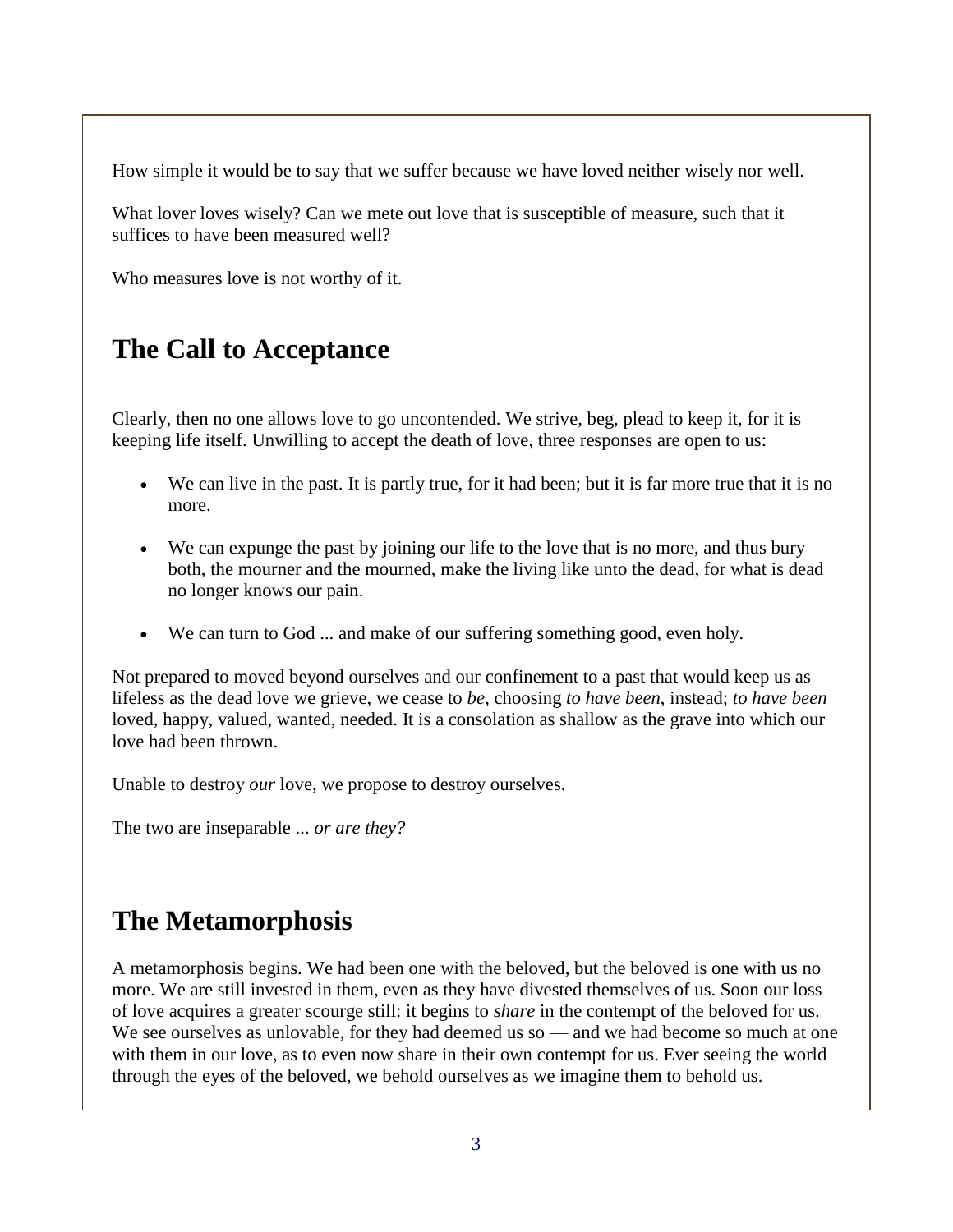Unworthy. Without value. Unneeded. Unnecessary. Elsewise would they have left? And so we heap ignominy on our pain. Guilt, regret, confusion, blame, all come cascading down upon us ... and we wither beneath the burden of shame, collapse under the onus of two-fold pain: the loss of love and the loathing of the self that somehow survived the loss of life that went with the loss of love. If we are fortunate, this will culminate in either a burgeoning anger or the humility of acceptance.

If we are not, it may culminate in our own death, and by our own hand. This must never be.

### **Holy Indignation**

There are two paths open to you: either despair or indignation.

*Despair* concurs with the assessment of the erstwhile beloved ... that has become your own: you are worthless.

Holy indignation categorically disagrees.

God created you good and He created you for a reason. Your deepest instincts tell you this. Listen to them! They were given you by God, as surely as He had given you aversion to pain. Perhaps you had been loved before. *Most assuredly you will be loved again and by another. Why? You are intrinsically loveable.* Were you not you would never have been loved, and even were you never loved by man, by woman, you have ever been loved by God, by His Holy Mother, by the Angels and the Saints. This is no small love. You need only look at a Crucifix to realize just how much you are loved by at least One ... and all who are gathered in Him.

So, holy indignation ensues: you contend in your heart against the heart of who loves you no more. Against the cruel pronouncement, "you are not worthy", you reply in mighty indignation — the indignation that comes from a son or daughter of God Himself — "I *am* worthy!" This is not just your pronouncement, *it is God's*.

You begin to see that, whatever the cause of the loss of that love, it is not a loss of yourself, of your dignity, of your worth. It does not diminish your value. It cannot, for your value is not radicated in one person only, no matter how much you love them and would that you were loved by them. One has ceased to love you. Have all else? And were all others to cease loving you, still you would be unspeakably loved by God Himself, and it is a love before which all other loves pale — as one day you will see. But not now. Not this day. Not here.

If still you wish to linger on the lie of despair, if still the bouquet of death is fragrant to you and not fraught with corruption, take comfort in knowing it awaits you yet ... but not in the manner, nor at the hour, of your own choosing. Your life was not yours to give. It is not yours to take.